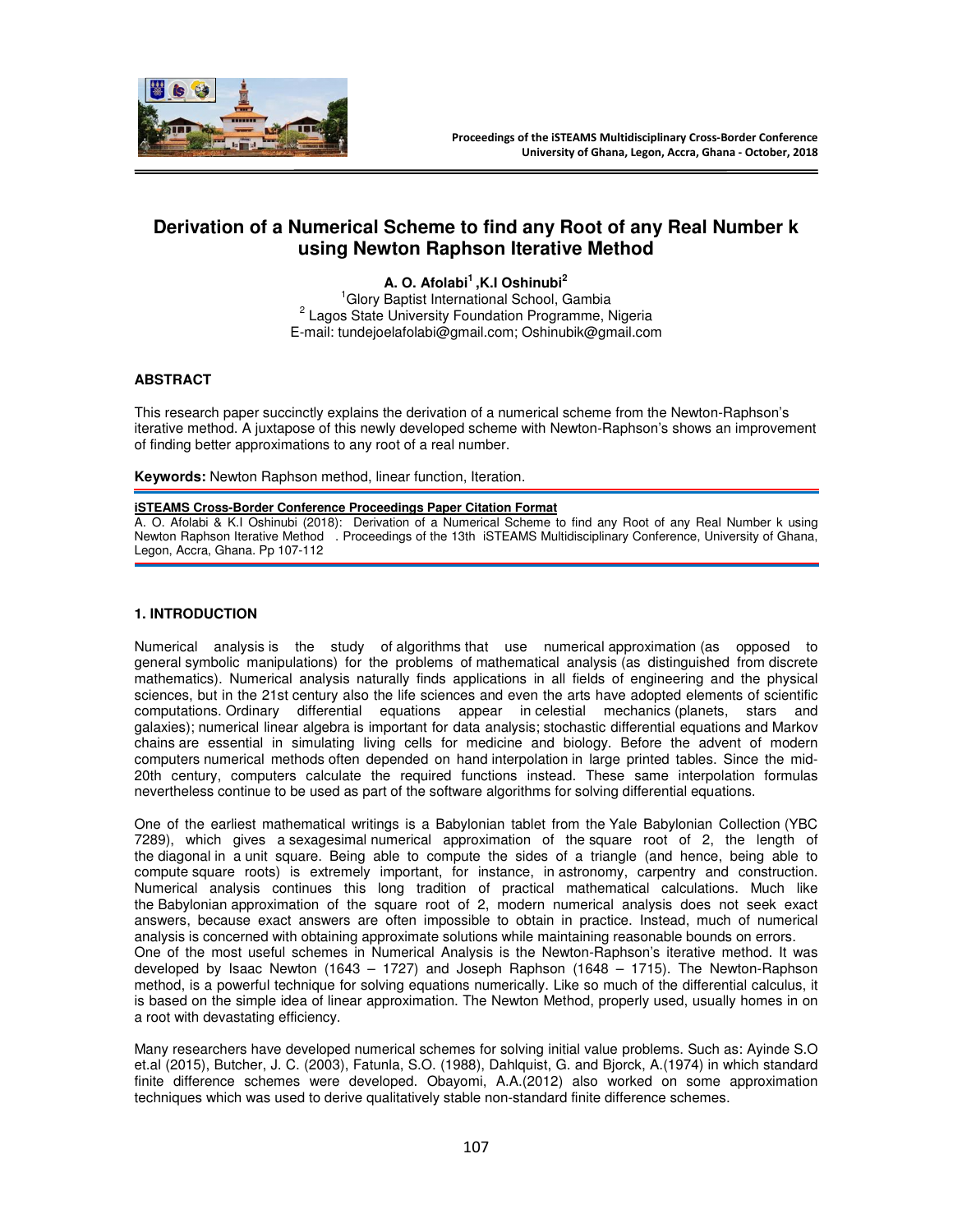

Fatunla, S. O. (1976), Fatunla, S.O. (1988), Ibijola, E. A. (1997), Lambert, J. D. (1973), Ibijola E.A and R.B Ogunrinde (2010**)** have developed numerical schemes to generate the numerical solutions of initial value problem (IVP) of the form. R. B. Ogunrinde and K.I Oshinubi.(2017) used Adomian Decomposition scheme to solve some Differential equation and model.

### **2. AN OVERVIEW OF THE NUMERICAL SCHEME**

In Newton-Raphson's iterative method, we must first assume that the function is differentiable, i.e. that function  $ff$  has a definite slope at each point. Hence at any point  $(x_0, f(x_0))$ , we can calculate the tangent  $f'(x_0)$ , which is a fairly good approximation to the curve at that point. Alternatively, we can see that linear function

$$
l(x) = f'(x_0)(x - x_0) + f(x_0)
$$

is quite close to function  $f$  near point  $x_0$ , and at  $x_0$ , the functions  $l$ 

and  $f$  give the same value.

Hence, we take it that the solution to the problem  $l(x) = 0$ 

will give a fairly good approximation to the problem  $f(x) = 0$ .



**Fig. 1: An illustration showing Newton Raphson's iterative method**.

The zero of  $l(x)l(x)$ 

 can be easily found:  $l(x) = 0$  $f'(x_0)(x-x_0)+f(x_0)=0$  $x = x_0 - (\frac{f(x_0)}{f'(x_0)})$ 

This can be done repeatedly to produce points with the following equation:

$$
x_{n+1} = x_n - \left(\frac{f(x_n)}{f'(x_n)}\right)
$$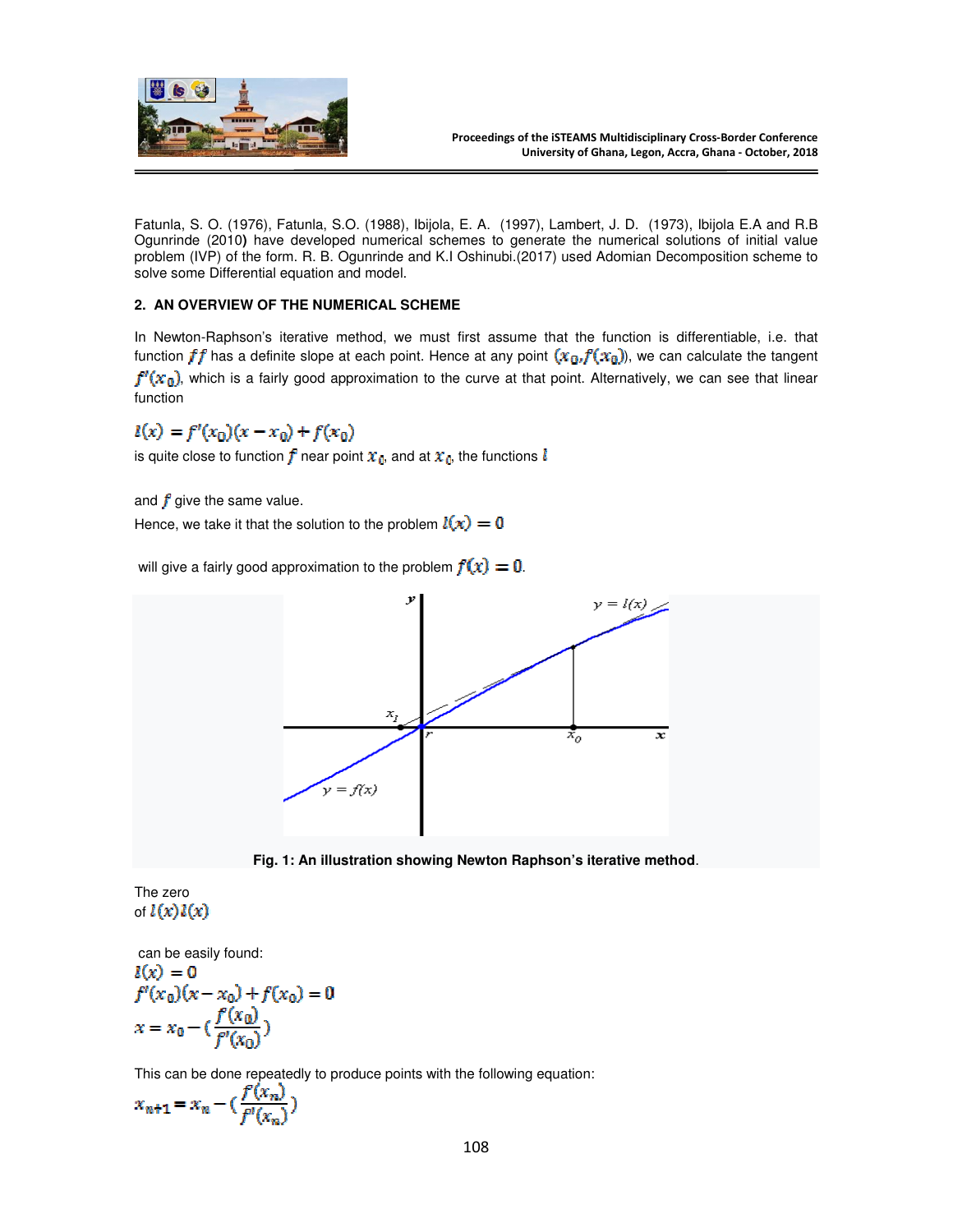

From  $x_1$ , we produce a new estimate  $x_2$ . From  $x_3$ , we produce a new estimate  $x_3$ . We go on until we are

`close enough' to  $r$  or until it becomes clear that the same solution comes repeatedly. The above general style of proceeding is called iteration. Of the many iterative root-finding procedures, the Newton-Raphson method, with its combination of simplicity and power, is the most widely used.

#### **3. AN OVERVIEW OF THE DERIVED SCHEME**

After a thorough understanding of how to find the square root of a real number  $k$  using the Newton Raphson iterative method, I observed we could use the same method to find cube root, fourth root, fifth root, ... ,  $p^{th}$ root of a real number  $k$ . Firstly, I derived the formula to find the square root of a real number  $k$  again.

Let  $x = \sqrt{k} \implies x^2 = k \implies x^2 - k = 0$ If  $f(x) = x^2 - k$ ,  $f(x_0) = x_0^2 - k$ Then  $f(x_n) = x_n^2 - k \implies f'(x_n) = 2x_n$ 

Using Newton-Raphson iterative method -  $x_{n+1} = x_n - \frac{f(x_n)}{f(x_n)}$ 

$$
x_{n+1} = x_n^2 - \frac{x_n^2 - k}{2x_n}
$$

$$
= \frac{1}{2}x_n + \frac{k}{2x_n}
$$

$$
= \frac{1}{2}(x_n + \frac{k}{x_n})
$$

Then for a cube root of  $k$ Let  $x = \sqrt[3]{k} \Longrightarrow x^3 = k \Longrightarrow x^3 - k = 0$ 

If 
$$
f(x) = x^3 - k
$$
,  $f(x_0) = x_0^3 - k$ 

Then  $f(x_n) = x_n^3 - k \Longrightarrow f'(x_n) = 3x_n^2$ 

Using Newton-Raphson iterative method -  $x_{m+1} = x_n - \frac{f(x_n)}{f(x_n)}$ 

$$
x_{n+1} = x_n^3 - \frac{x_n^3 - k}{3x_n^2}
$$

$$
= \frac{1}{3} (2x_n + \frac{k}{x_n^2})
$$

Applying the same method, I derived the schemes for cube root and fourth root of a real number  $k$ .

The results are:  $\frac{1}{4}(3x_n+\frac{k}{x_n^2})$  and  $\frac{1}{5}(4x_n+\frac{k}{x_n^4})$  for fourth and fifth roots respectively for any real number  $k$ .

Collecting the results together, I derived a general expression to find the nth root of any real number  $k$  as follows:

If  $x = \sqrt[p]{k}$  where  $k \in \mathbb{R}$  and  $p \in \mathbb{R}$ , then the derived scheme is

$$
x_{n+1} = \frac{1}{p} \Big\{ (p-1)x_n + \frac{k}{x_n^{p-1}} \Big\}
$$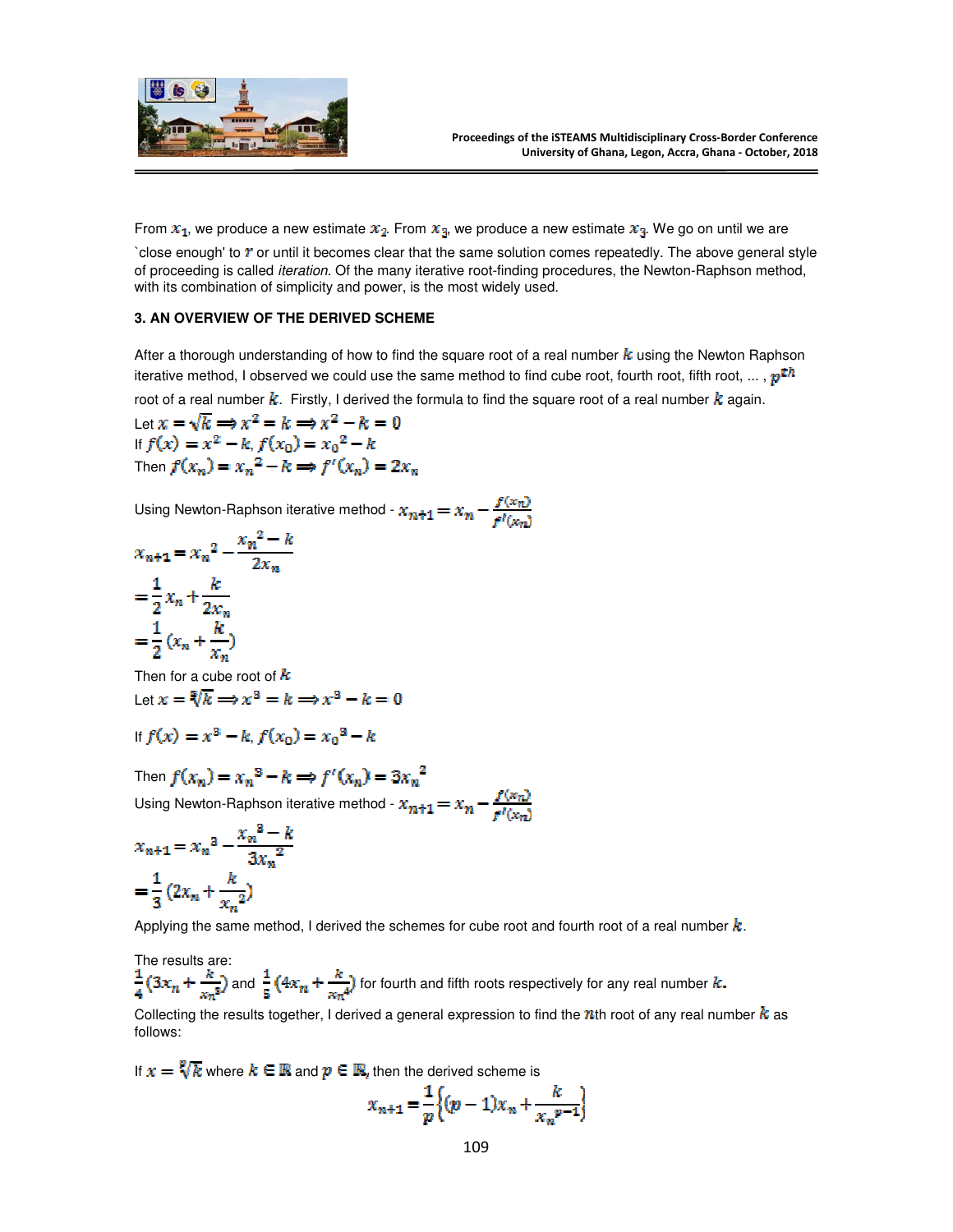

To proof the validity of the formulae, I used it to find  $\sqrt[3]{9}$ ,  $\sqrt[4]{100}$  and  $\sqrt[4]{64}$  using  $x_0 = 1.5, 1.2$ and 0.8 respectively. The results gotten were  $2.08$ ,  $1.58$  and  $2.29$  respectively and were proved to be accurate using a calculator.

## **4. APPLICATION**

| $X_n = \frac{P}{4}^{\frac{p}{\sqrt{k}}}$                                                                  |   |    |             | $X_{n+1} = 1/P\{(P-1)X_n + \frac{K}{X^{(P-1)}}\}$<br>Where P and K are constants<br>$X_0$ = Intial value of $X_n$ |  |  |  |  |  |
|-----------------------------------------------------------------------------------------------------------|---|----|-------------|-------------------------------------------------------------------------------------------------------------------|--|--|--|--|--|
| ENTER VALUES FOR P, K & Xn IN C10, D10 & E10 RESPECTIVELY. ALL OTHER BOXES SHOULDN'T BE<br><b>TOUCHED</b> |   |    |             |                                                                                                                   |  |  |  |  |  |
| <b>Iteration</b>                                                                                          | P | K  | Xn          | $(1/P)^*((P-1)*x(n-1)+(K/(x(n-1)^{(P-1)})))$                                                                      |  |  |  |  |  |
| $\mathbf{1}$                                                                                              | 3 | 64 | 0.09        | 2633.804856                                                                                                       |  |  |  |  |  |
| $\overline{c}$                                                                                            | 3 | 64 | 2633.804856 | 1755.869907                                                                                                       |  |  |  |  |  |
| 3                                                                                                         | 3 | 64 | 1755.869907 | 1170.579945                                                                                                       |  |  |  |  |  |
| 4                                                                                                         | 3 | 64 | 1170.579945 | 780.3866455                                                                                                       |  |  |  |  |  |
| 5                                                                                                         | 3 | 64 | 780.3866455 | 520.2577987                                                                                                       |  |  |  |  |  |
| 6                                                                                                         | 3 | 64 | 520.2577987 | 346.8386113                                                                                                       |  |  |  |  |  |
| $\overline{7}$                                                                                            | 3 | 64 | 346.8386113 | 231.2259182                                                                                                       |  |  |  |  |  |
| 8                                                                                                         | 3 | 64 | 231.2259182 | 154.1510111                                                                                                       |  |  |  |  |  |
| 9                                                                                                         | 3 | 64 | 154.1510111 | 102.7682385                                                                                                       |  |  |  |  |  |
| 10                                                                                                        | 3 | 64 | 102.7682385 | 68.51417898                                                                                                       |  |  |  |  |  |
| 11                                                                                                        | 3 | 64 | 68.51417898 | 45.68066394                                                                                                       |  |  |  |  |  |
| 12                                                                                                        | 3 | 64 | 45.68066394 | 30.46399933                                                                                                       |  |  |  |  |  |
| 13                                                                                                        | 3 | 64 | 30.46399933 | 20.33232002                                                                                                       |  |  |  |  |  |
| 14                                                                                                        | 3 | 64 | 20.33232002 | 13.60648419                                                                                                       |  |  |  |  |  |
| 15                                                                                                        | 3 | 64 | 13.60648419 | 9.186219809                                                                                                       |  |  |  |  |  |
| 16                                                                                                        | 3 | 64 | 9.186219809 | 6.376951186                                                                                                       |  |  |  |  |  |
| 17                                                                                                        | 3 | 64 | 6.376951186 | 4.775905922                                                                                                       |  |  |  |  |  |
| 18                                                                                                        | 3 | 64 | 4.775905922 | 4.119229223                                                                                                       |  |  |  |  |  |
| 19                                                                                                        | 3 | 64 | 4.119229223 | 4.00341774                                                                                                        |  |  |  |  |  |
| 20                                                                                                        | 3 | 64 | 4.00341774  | 4.000002917                                                                                                       |  |  |  |  |  |
| 21                                                                                                        | 3 | 64 | 4.000002917 | 4                                                                                                                 |  |  |  |  |  |
| 22                                                                                                        | 3 | 64 | 4           | 4                                                                                                                 |  |  |  |  |  |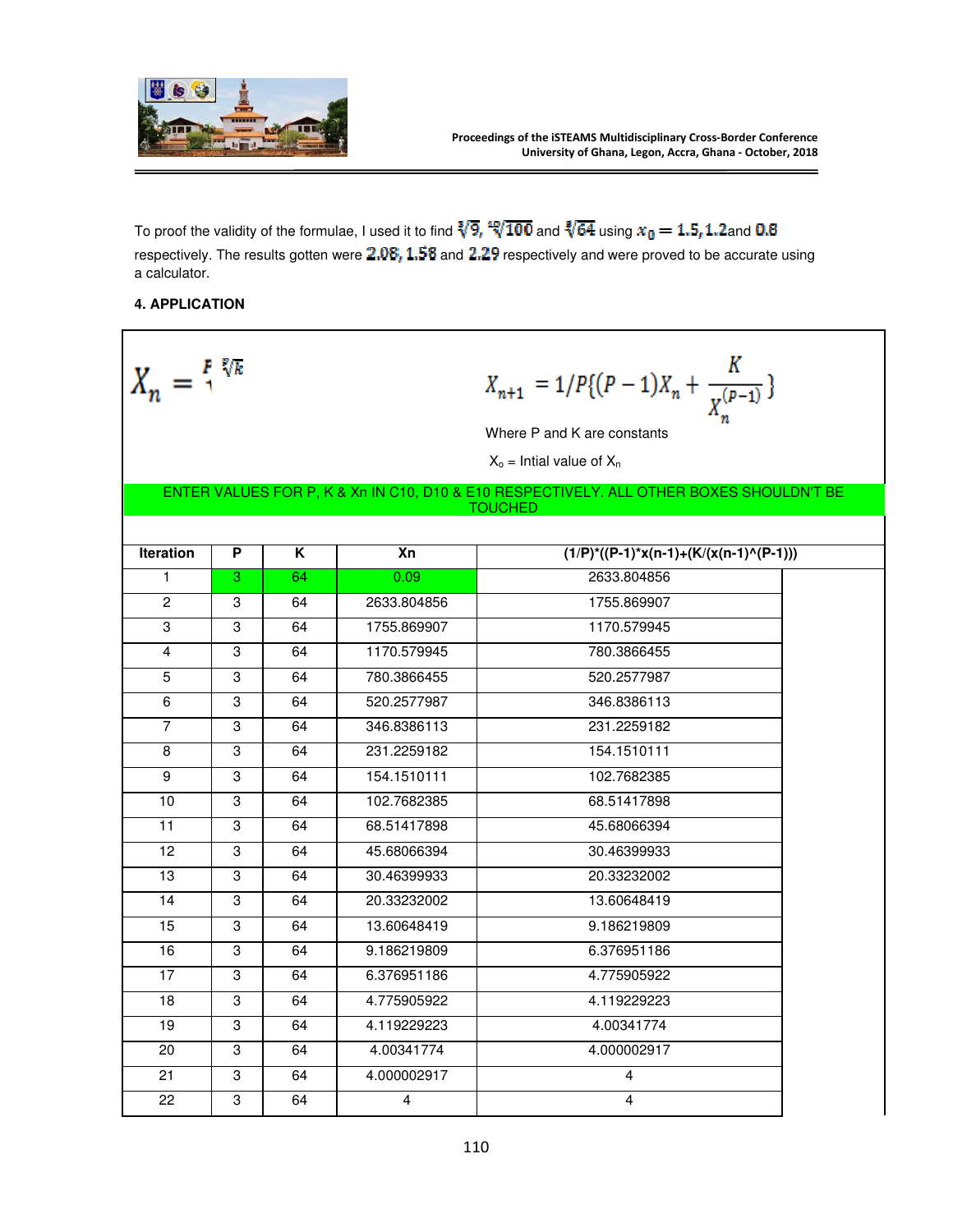

| <b>Iteration</b> | $\overline{P}$            | $\overline{\mathsf{K}}$ | X <sub>n</sub>          | $(1/P)^*(P-1)^*x(n-1)+(K/(x(n-1)^*(P-1)))$ |  |
|------------------|---------------------------|-------------------------|-------------------------|--------------------------------------------|--|
| 23               | $\overline{3}$            | 64                      | $\overline{4}$          | $\overline{4}$                             |  |
| $\overline{24}$  | 3                         | 64                      | $\overline{4}$          | $\overline{\mathbf{4}}$                    |  |
| 25               | $\overline{3}$            | 64                      | $\overline{4}$          | $\overline{4}$                             |  |
| 26               | $\overline{3}$            | 64                      | $\overline{4}$          | $\overline{4}$                             |  |
| $\overline{27}$  | $\overline{3}$            | 64                      | $\overline{4}$          | $\overline{4}$                             |  |
| 28               | 3                         | 64                      | $\overline{\mathbf{4}}$ | $\overline{4}$                             |  |
| 29               | 3                         | 64                      | $\overline{\mathbf{4}}$ | $\overline{4}$                             |  |
| 30               | $\overline{3}$            | 64                      | $\overline{4}$          | $\overline{4}$                             |  |
| 31               | $\overline{3}$            | 64                      | $\overline{4}$          | $\overline{4}$                             |  |
| 32               | 3                         | 64                      | $\overline{4}$          | $\overline{4}$                             |  |
| 33               | 3                         | 64                      | $\overline{4}$          | $\overline{4}$                             |  |
| 34               | $\overline{3}$            | 64                      | $\overline{4}$          | $\overline{4}$                             |  |
| 35               | $\overline{3}$            | 64                      | $\overline{\mathbf{4}}$ | $\overline{4}$                             |  |
| 36               | $\overline{3}$            | 64                      | $\overline{4}$          | $\overline{4}$                             |  |
| 37               | $\overline{3}$            | 64                      | $\overline{4}$          | $\overline{4}$                             |  |
| 38               | $\overline{3}$            | 64                      | $\overline{4}$          | $\overline{4}$                             |  |
| 39               | 3                         | 64                      | $\overline{4}$          | $\overline{4}$                             |  |
| 40               | $\overline{3}$            | 64                      | $\overline{4}$          | $\overline{4}$                             |  |
| 41               | $\overline{3}$            | 64                      | $\overline{4}$          | $\overline{4}$                             |  |
| 42               | 3                         | 64                      | $\overline{4}$          | $\overline{\mathbf{4}}$                    |  |
|                  |                           |                         |                         |                                            |  |
| 43               | $\overline{3}$            | 64                      | $\overline{4}$          | $\overline{4}$                             |  |
| 44               | $\overline{3}$            | 64                      | $\overline{4}$          | $\overline{4}$                             |  |
| 45               | $\overline{3}$            | 64                      | $\overline{4}$          | $\overline{4}$                             |  |
| 46               | $\ensuremath{\mathsf{3}}$ | 64                      | $\overline{\mathbf{4}}$ | $\overline{\mathbf{4}}$                    |  |
| $\overline{47}$  | $\overline{3}$            | 64                      | $\overline{\mathbf{4}}$ | $\overline{\mathbf{4}}$                    |  |
| 48               | $\overline{3}$            | 64                      | $\overline{4}$          | $\overline{4}$                             |  |
| 49               | $\overline{3}$            | 64                      | $\overline{4}$          | $\overline{4}$                             |  |
| 50               | $\overline{3}$            | 64                      | $\overline{4}$          | $\overline{\mathbf{4}}$                    |  |

## **5. CONCLUSION**

The new scheme can be applied extensively much better than the Newton-Raphson iterative method because of its uniqueness in solving any root of any real number  $k$ .

It was also observed that the new scheme converges easily.

A revisit to Kepler's equation for solutions of planetary orbit, using this derived scheme, could spark new solutions or ideas to continue improvement on its application.